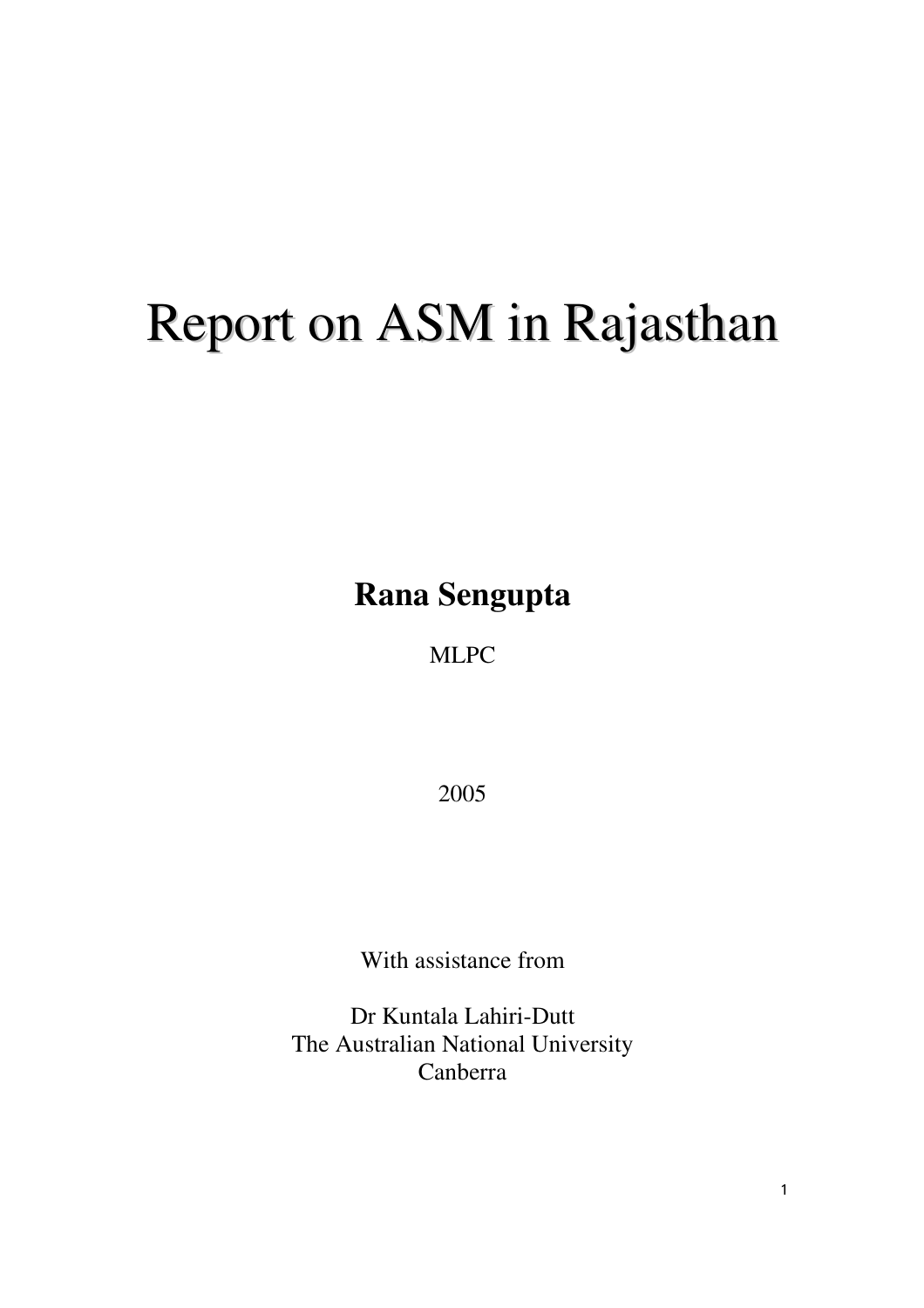# **Introduction**

Rajasthan has a glorious heritage in the field of mines and minerals. The State is geologically so endowed that it has become a veritable repository of minerals. Important minerals with which the name of this State is intimately associated are that of nonferrous metals (lead, zinc and copper) and ferrous minerals such as tungsten and a number of industrial minerals. Presently, the State is the sole producer of jasper and wollastonite and a leading producer of cement and steel-grade limestone, soapstone, ball clay, calcite, felspar, natural gypsum, kaolin, rock phosphate, ochre and building stones, besides tungsten, lead-zinc concentrates, and copper metal. The minerals found in Rajasthan account for more than 70 per cent of India's total production.

More than 95% of mining activity in Rajasthan is in the hands of unorganised sector. Of the workforce engaged in mining 37% are women and 15% are children. Most of them are dalits and tribals. Interestingly mining is also the second largest employment sector after agriculture in the state. Rajasthan is the largest geographical state in the country and second largest in terms of mineral deposits after Bihar. Presently, the state is the sole producer of cement, steel grade limestone, soapstone, ball clay and a number of minor minerals. As many as 1266 mining leases of major minerals, 8029 mining leases of minor minerals and 18245 quarry licenses are presently in force in Rajasthan<sup>1</sup>. The state also has the large number of small mining leases in the country. The massive unscientific mining has in the process eroded soil, caused extensive water loss, degraded forest, pastures and biodiversity in the entire state.

At present, about 44 varieties of major minerals and 22 varieties of minor minerals are being produced in the State. In the field of minor mineral particularly, of dimensional and decorative stones such as marble, Kota stone, and sand stone, the State occupies a unique position by contributing about 30 per cent of the total value of minor minerals being produced in the country<sup>2</sup>.

#### **Mines and Minerals of Rajasthan: at a glance**

| No. of Mineral Produced |       |
|-------------------------|-------|
| 1. Major Minerals       | 44    |
| 2. Minor Minerals       | 22    |
| No. of Mines            |       |
| <b>Major Minerals</b>   | 1266  |
| <b>Miner Minerals</b>   | 8029  |
| Prospecting licenses in | 394   |
| force                   |       |
| <b>Quarry License</b>   | 18245 |

<sup>&</sup>lt;sup>1</sup> Department of Mines and geology, government of Rajasthan

l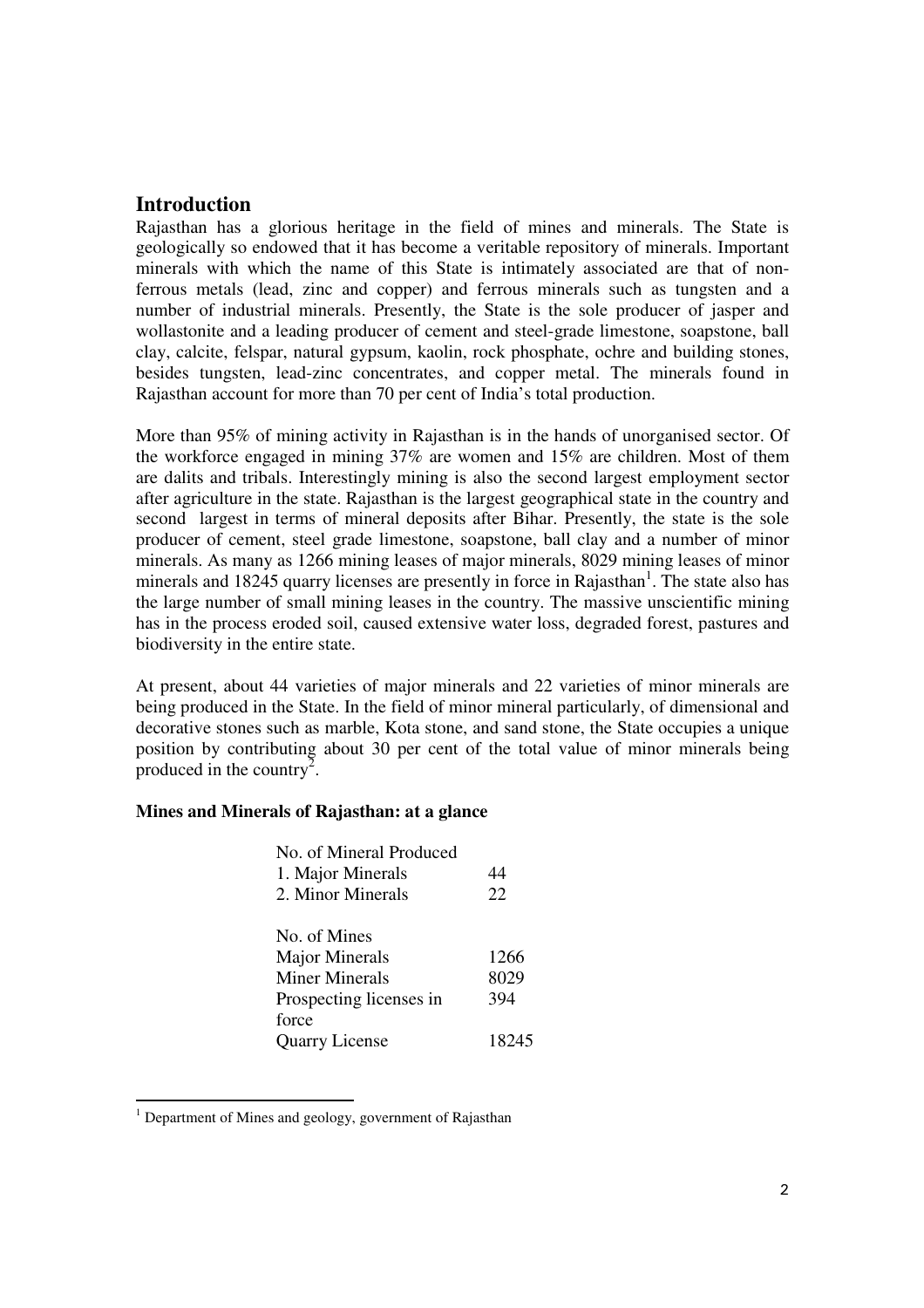| Production                                     | Production           |
|------------------------------------------------|----------------------|
|                                                | $(000 \text{ tons})$ |
| a. Major Minerals                              | 68456.690            |
| b. Miner Minerals                              | 109153.846           |
| Sales                                          | Sales                |
|                                                | $(in$ Lakh $Rs)$     |
| a. Major Minerals                              | 65306.42             |
| b. Miner Minerals                              | 128363.11            |
| Labour                                         | Average number of    |
|                                                | persons employed per |
|                                                | day                  |
| Major minerals                                 | 27578                |
| Minor minerals                                 | 413804               |
| Source: Directorate of Mines and Geology, 2002 |                      |

#### **Mineral Production in Rajasthan (Percentage Contribution)**

| Mineral                 | % of India's Production |
|-------------------------|-------------------------|
| Wollastonite            | 100                     |
| Jasper                  | 100                     |
| Zinc concentrate        | 99                      |
| Fluorite                | 96                      |
| Gypsum                  | 93                      |
| Marble                  | 90                      |
| Asbestos                | 89                      |
| Soapstone               | 87                      |
| Lead concentrate        | 80                      |
| Phosphate, rock         | 75                      |
| Ball clay               | 71                      |
| Calcite                 | 70                      |
| Sandstone               | 70                      |
| <b>Flaggy limestone</b> | 70                      |
| Felspar                 | 70                      |

The State has also has significant deposits of iron ore, bauxite, chromite, manganese, coal and petroleum. In terms of the total value of India's mineral production in the country, the State contributes 5.74 per cent of the total value and occupies the fifth position after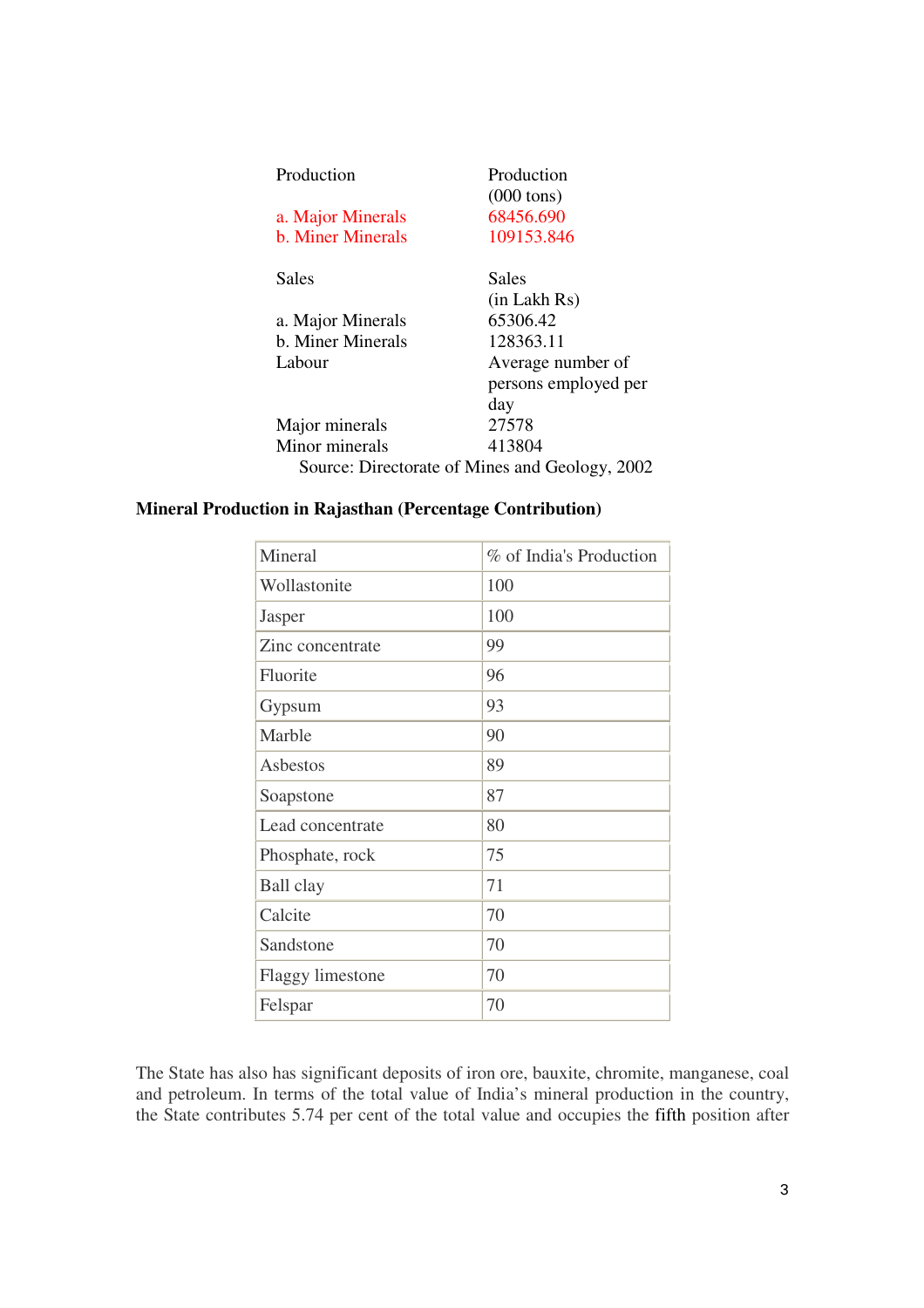Bihar (13.09%), Madhya Pradesh (9.68%), Gujarat (8.55%), and Assam (7.3%). Recently large workable reserves of lignite have been identified and proved im the state. Their exploitation is likely to begin very soon and, thereafter, the State's position would significantly improve. Since 1949, significant changes have taken place in the field of mineral development. This is evident from the following facts:

During 1950, only 15 types of major minerals and 6 minor minerals were produced. During the last four decades, many new mineral deposits have been discovered. In 2002, about 44 major minerals and 22 minor minerals are being exploited in the State. In 1950, there were 50 major minerals leases and 1,200 rent-cum-royalty leases. This number has increased to 1266 major mineral leases, 8029 minor mineral leases and 18245 quarry licenses in 2002.The value of minerals produced has gone up from Rs.3.50 crore in the year 1950 to over Rs.1937 crore in the year 2002.

The labour employment in the sector has also increased from 0.32 lakh in 1950 to about 27 lakh in 2002. The State's non-tax revenue from the mineral sector has gone up from Rs.0.48 crore in 1951 to Rs. 1482.76 crore in 2002.

# **Geology of Rajasthan**

Rajasthan is endowed with a continuous geological sequence of rocks from the oldest Archaean, Metamorphites, represented by Bhilwara Super Group (more than 2,500 million years old) to sub-recent, alluvium and wind blown sand. The western and northwestern parts of the state are covered by vast blanket of young unconsolidated deposits including the blown sand of the Thar Desert (Marusthal) of western Rajasthan. The remaining area exposes wide variety of hard rocks, which include various types of metamorphic schists, quartzites, marbles and gneisses of Pre-Cambrian age with associated acid, and basic intrusive rocks. The sedimentaries include the rocks of Aravalli Super group, Delhi Super group, Upper Precambrian Vindhyan Super group and of Cambrian to Jurassic, Cretaceous and Tertiary ages. The southeastern extremity of the state is occupied by a pile of basaltic flows of Deccan Traps of Cretaceous age. Several mineral deposits of economic importance occur in association with the above rock units.

The geological sequence of the state is highly varied and complex, revealing the coexistence of the most ancient rocks of Pre-Cambrian age and the most recent alluvium as well as wind- blown sand. The Aravallis, one of the most ancient mountains in the world, have the oldest granitic and gneissic rocks at their base, overlain by the rocks of the Aravalli Super group, Delhi Super group, the Vindhyan Super group and younger rocks. These rocks are highly metamorphosed at certain places and show rich occurrences of minerals of great commercial importance.

The characteristic feature of the geology of Rajasthan is the presence of several groups of rocks belonging to Archaean and Pre-Cambrian ages. They form the Aravalli mountain system, which runs across the state from the north of Delhi in the north-east to the Gulf of Cambay in the south-west. The central part of the Aravalli ranges is occupied by a great synlinorium composed of Aravalli and Delhi rocks. Because of the thin deposits of sand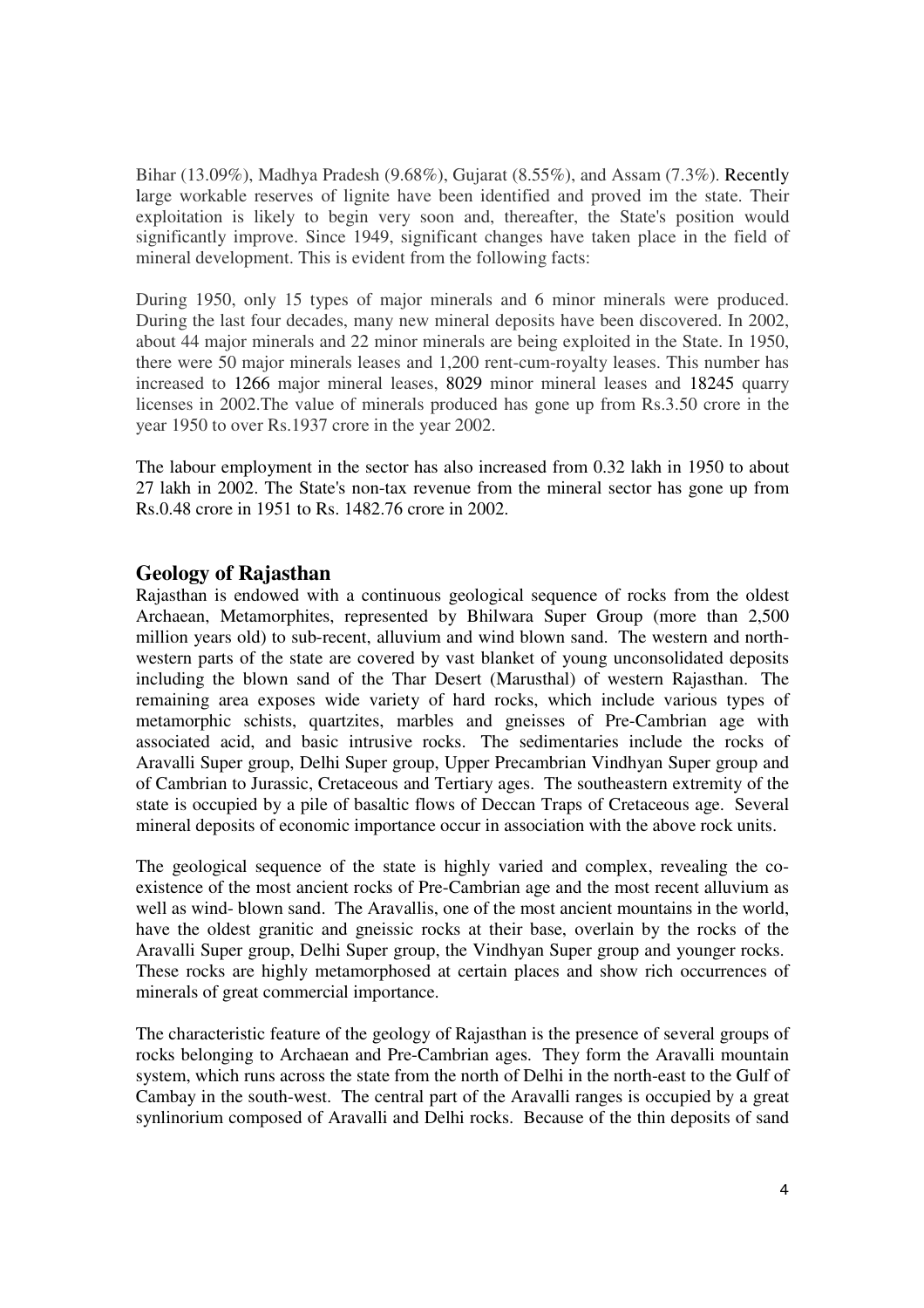in this region, the rock exposures are good but in the west and the south-west, they are often engulfed in sandy alluvium and desert sands.

The Archaeans consist of the Bhilwara Super group (Bundelkhand Gneiss and the Banded Gneissic complex). The Aravallis, an enormously thick series of argillaceous rocks, came into existence at the close of the Archean era when the sediments, which were deposited in the seas of that age, underwent an upheaval by orogenic activities. These vast mountains were peneplaned in later ages. The Aravalli super group is a vast formation composed of basal quartzites, shales, conglomerates, composite gneisses and slates.

The Delhi Super group overlies the Aravallies.Delhi super group is divided into lower Ralio group,middle Alwar group and upper Ajabgarh group. Ralio group is rich in crystalline limestones, grits, schistose rocks and quartzites. The famous marble of Makrana (Nagaur district) belongs to this group. Alwar group and Ajabgarh group consist mostly of calc-silicates, quartzites, grits and schistose rocks.

The other important lithological formations consist of a thick series of sedimentary rocks comprising sandstone, limestone and shales. These have been classified as upper and lower Vindhyans in the east and Marwar in the west. The deposition of these rocks in western Rajasthan was preceded by igneous activity, which included a thick pile of lava, mostly of an acidic nature. The plutonic equivalent of these lava are seen in the form of granite bosses and sills in Jalor, Siwana, Mokalsar and Jodhpur areas. Rocks of the above-mentioned igneous activity have been designated as Erinpura granite and Malani igneous suit.

There was an encroachment of an arm of the sea from the south-westerly direction into western Rajasthan during the Jurassic period. Jurassic formations are distinctly noticeable in a vast area around Jaisalmer and some of the fossils of this age are found in these rocks. The outcrops of these rocks are, partly, covered by wind-blown desert sands. Of special interest are the Bap (Jodhpur district) and Pokran (Jaisaimer district) beds of upper Carboniferous age, which have now been exploited for ground water. They are composed of boulders of Malani rhyolites showing effects of glaciations. Violent volcanic activity in the form of fissure eruptions marked the close of Mesozoic era in the lower Cretaceous age. The main characteristic of this was a stupendous outburst of covered volcanic energy, resulting into the eruption of thick streams of lava over vast areas. These rocks, known as Deccan traps, are found in southern and southeastern Rajasthan. The Deccan trap, extending over a vast area in southern Jhalawar and in the eastern parts of Chittaurgarh and Banswara districts, are notable formations of Upper Cretaceous to Lower Eocene age when a large area of peninsular India was also covered with fissure eruptions of black lava.

During Eocene times, marine transgression seems to have inundated a large part of western Rajasthan with the deposition of thick beds of fossilliferous limestone. To the north of Jaisalmer, the Jurassics are overlapped by nummulitic limestone.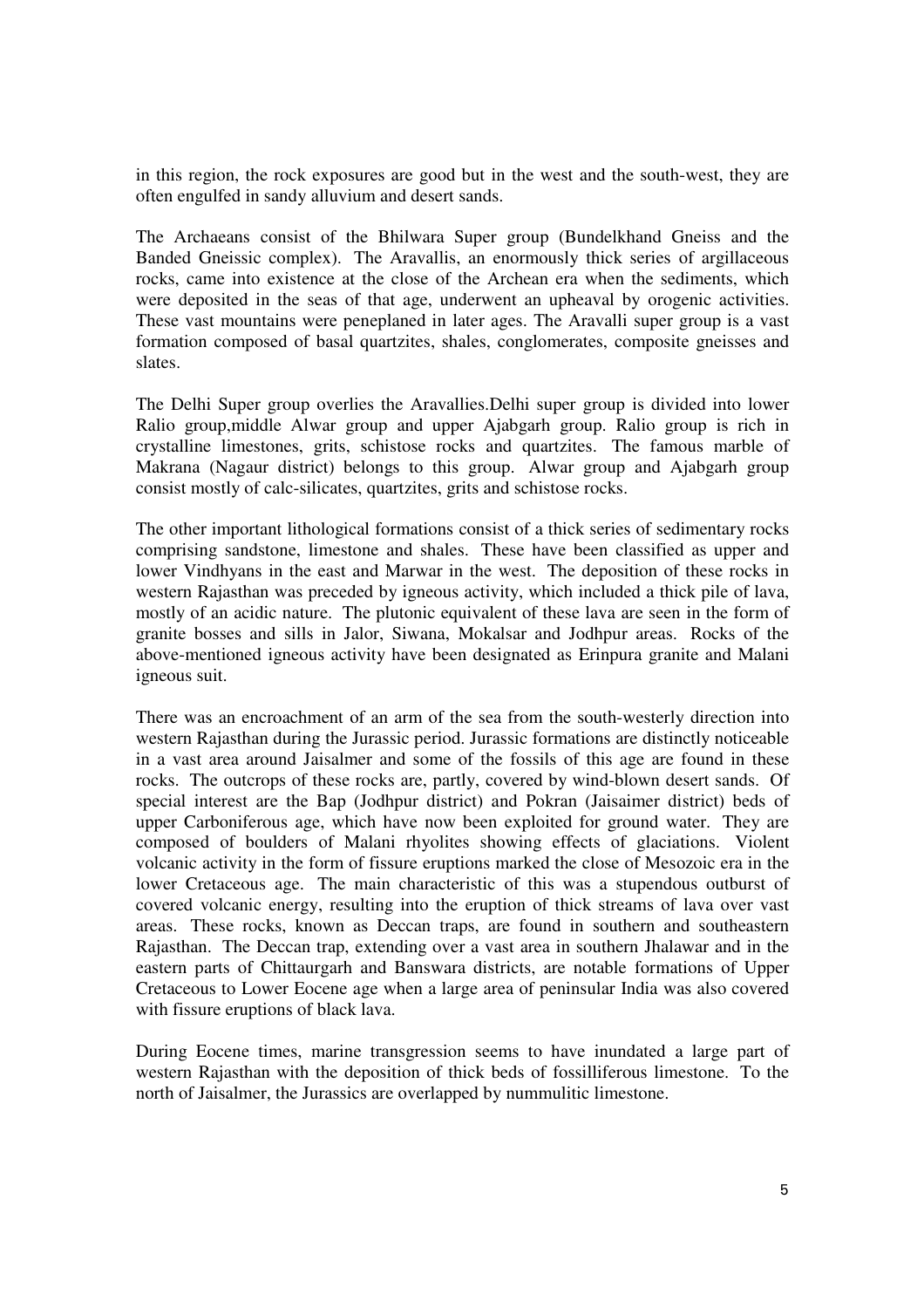Pleistocene sand alluvium, blown sand, kankar(calcium nodules), carbonate beds and evaporite deposites of recent and sub- recent age are found over a large area of western and eastern Rajasthan.

The great Boundary Fault, through which the River Chambal has carved its course, passes through southeastern parts of the state. This fault is visible in Begun (Chittaurgarh district) and northern parts of kota. It reappears again in Sawai Madhopur and Dhaulpur districts. Besides this, several mega lineaments also traverse in the state.

# **Technology used in small mines**

Mining is mostly manual and labour oriented. The mining method employed in small mines is generally opencast method... Opencast methods are combinations of loosening, loading and transporting earth and rock in surface excavations. The combination selected depends on shape, size and depth of pit, local topography and output required. Output method is adjusted to size of deposit, to secure minimum cost of production and removal of overburden. Removing of overburden is completed before beginning of mining or mining and stripping proceed simultaneously after a sufficient area has been uncovered to avoid interference between the two operations. Stripping is done in one or more slices and overburden is deposited within a reasonable distance and at a point where dump should not interfere with subsequent mining. Topsoil and sub-soil is removed manually or by excavators. Under the topsoil usually there is hard, thick-bedded mineral in which holes are drilled by jackhammer drills and blasted. This breaks up the ore.

There is a prevalence of growing mechanisation and technological upgradation in Rajasthan. Industries now use gangsaws, tiling plants, circular saws for polishing machines. In addition to the above quarrying equipment pneumatic jackhammers, dieseloperated compressors, hydraulic jacks, splitting equipment, winches, excavators etc., are now increasingly used in small mines.

*For loading and unloading of blocks at quarrying and processing plants - jib cranes, derricks, excavators and mobile cranes are being used. For removal of blocks and overburden; the mining owners in Rajasthan are also using dumpers, trucks, tractor trolleys etc.* 

# **Regulation of Mines and Minerals**

Although mineral wealth vests in State Governments, yet the subject of regulation of mines and mineral development is covered by entry 54 of the Union List under Seventh Schedule of the Constitution of India. By virtue of this, the Parliament has exclusive power to make laws with respect to regulation of mines and minerals development.

Mines and Minerals (Regulation & Development) Act, 1957 has thus been enacted by Parliament and Mineral Concession Rules, 1960 have been issued by the Central Government which, has also framed the Mineral Conversation and Development, 1988 for conversation and systematic development of minerals. These rules are applicable to all minerals except coal, atomic minerals and minor minerals. Rule making powers in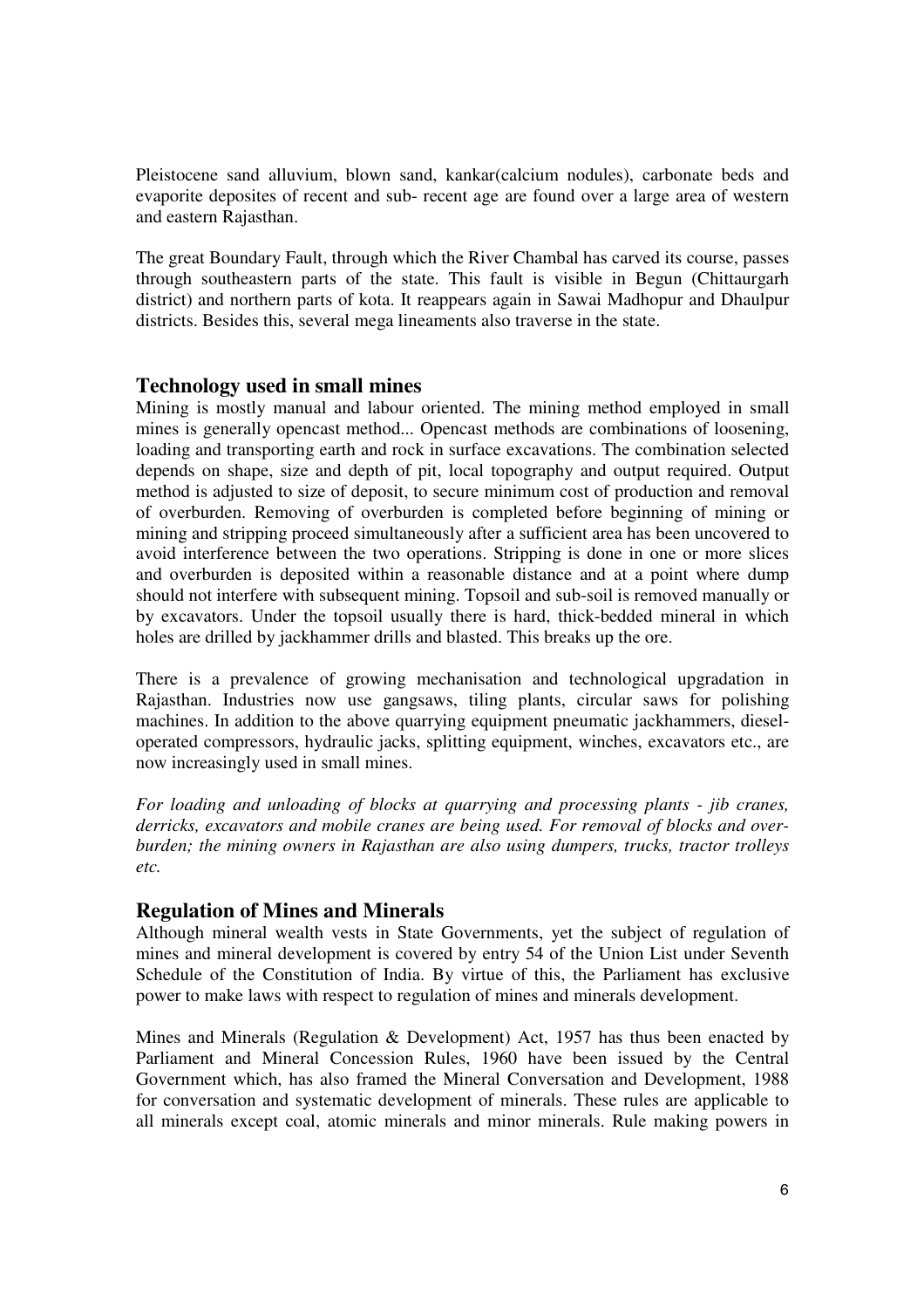respect of minor minerals have been delegated to the States under Section 15 for the Act. In exercise of these powers, Rajasthan Minor Mineral Concession Rules (RMMCR), 1986 have been framed. Thus, the State's rule making power in respect of regulation and development of miens is limited only to minor minerals.

## **Who are miners?**

Majority of miners in Rajasthan are migrants from other districts of Rajasthan and also from the other states of India. According to the government data there are only 4,41,382 average workers working in the mines both major and minor but the real status is something different. The rough estimate states that about 27 lakh people work in the mines in Rajasthan of which 30 to 35% are women and 15% children. Most of the miners in Rajasthan are dalits and tribals. The mining in Rajasthan is the second largest employment sector after agriculture.

#### **Economic status of mine workers**

Mineworker belongs to the lower segment of the society whose income ranges from Rs.40 to 100 per day. The burden of a big sized family (Average size of family is 5) and low income from the mines weakens the mineworker day by day. In order to supplement the earning he has to send his wife and children to mines. 95% of mine workers are migrant labourers in Rajasthan. They make their own make shift houses near the mining sites. Usually the mine owner demarcates some part of the mining area for constructing houses. The houses are mostly temporary and unplanned. They are allowed to live in these houses as long as they work in the mines and have to vacate them once they quit their jobs. There is no proper sanitation or water facility available in the mining areas. Most of the people use mine water for bathing and washing clothes . The houses of workers do not have legal electricity connection but almost every house has an illegal connection

#### **Migration to Mines**

In Rajasthan 95% of mine workers are migrants of which, 60% to 70% are from the other district of Rajasthan and the rest are either from bordering states like, Gujarat, Madhya Pradesh, Uttar Pradesh or from distant states like, Tamil Nadu, Andhra Pradesh, Bihar, Orissa, West Bengal. The migrants from f Rajasthan are seasonal migrants who tend to migrate to mining areas during drought. The other state migrants are permanent settlers in some of the mining areas. Though migration is an important coping mechanism during drought years, over time it has become a regular feature. Youths from families that have more than one working male member often go out to work in turns. Some of them go out to work for periods of up to 3 to 6 months. The comparatively better economic situation of the migrants has lured more people to join the migration stream and the number of migrating people has increased over time. Most seasonal migrations are organised where a more dynamic and enterprising persons plays the role of *thekedar* (contractor). They remain in touch with the mine owners. They arrange and organise the required number of labourers from their own or neighbouring villages. These *thekedar*s charge a commission on every labourer's wage.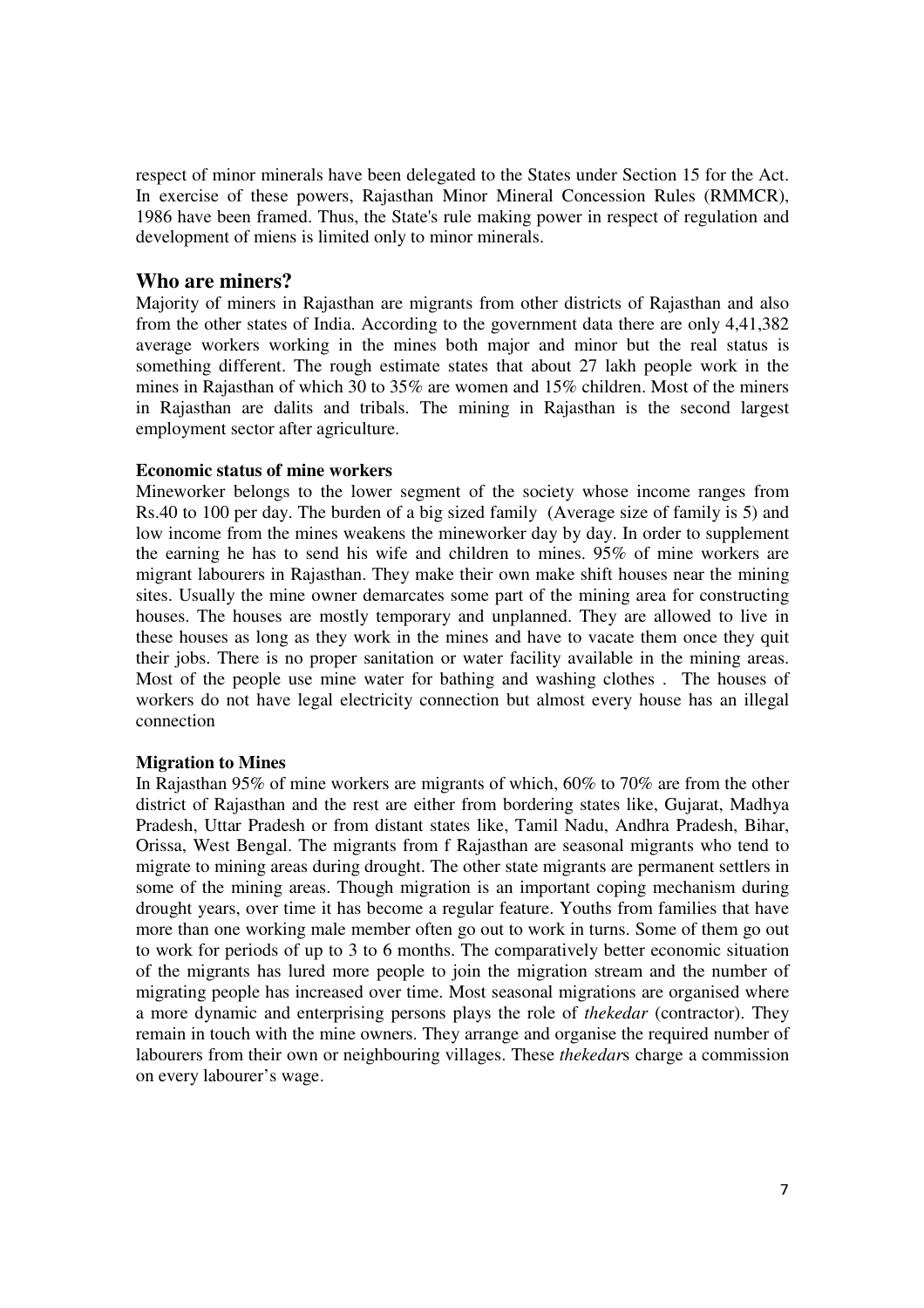The migrants face the hardest time themselves. They live in appalling conditions – in the mines periphery where they work with no access to basic amenities like water or toilets. Drinking definitely increases among migrant men, as does unsafe sexual activity.

#### **Alcoholism**

The growing trend of alcoholism has brought more misery to the lives of labourers and their families. Women and children are the worst affected. As much as 85% of the mine workers are alcoholics and this compels them to send their wives and children to work in mines to fend for their livelihoods.

# **Mining History of Rajasthan**

Rajasthan has a glorious heritage in the field of mines and minerals. The State is geologically so endowed that it has become a veritable repository of minerals. Important minerals with which the name of this State i*s intimately* associated are that of nonassociated are that of non- ferrous metals (lead, zinc and copper) and ferrous minerals such as tungsten and a number of industrial minerals. Presently, the State is the sole producer of jasper and wollastonite and a leading producer of cement and steel-grade limestone,ed equipment, which tends to be reserved for men. They are also indirectly involved through ancillary activities such as the supply of food, drink, tools, and equipment. A distinct advantage of having female members of the household involved in mining is that they are more likely than men to spend their incomes on maintaining their families – investing in, for example, food, schooling, clothing. Men are more likely to spend their wages on gambling, alcohol, and prostitutes. When women are engaged in mining as members of a mining household, however, they have less control over expenditures, as the income is still likely to be managed by men.

# **Women in Mining**

Women have a huge presence among the workforce in these mines. But they are deprived of even the minimum wages, welfare and other aspirations. Women have very little statistical existence in the employment records of mines whether with the government or with the mining companies. They are never employed on a permanent basis. The basic nature of their work requires strenuous physical labour in heat and dust. When we visited the mines in Rajasthan, we saw women working in the open, braving the sun, rain and heat wave. There is no provision of any public utilities like toilets. A woman has to travel half a kilometer from the mines to relieve herself. Women are employed both on daily wages as well as on piece rate. In a daily wages system a woman gets a minimum of Rs 40 and a maximum of Rs 60 a day, with working hours starting at 8 am in the morning and ending during the sunset. There is no concept of paid, maternity or medical leaves. According to the Maternity Benefits Act, 1961, "every woman is entitled to the payment of maternity benefit at the rate of the average daily wage for the period of her actual absence immediately preceding and including the day of her delivery and for the six weeks immediately following that day. To be eligible for maternity benefit, a woman should have worked in an establishment for not less than 160 days in the twelve months immediately prior to the date of her expected delivery". Rajasthan mines are a stark contrast as the women labourers working for several years now are also not entitled to any maternity benefits. Increasing mechanization has affected the livelihood of women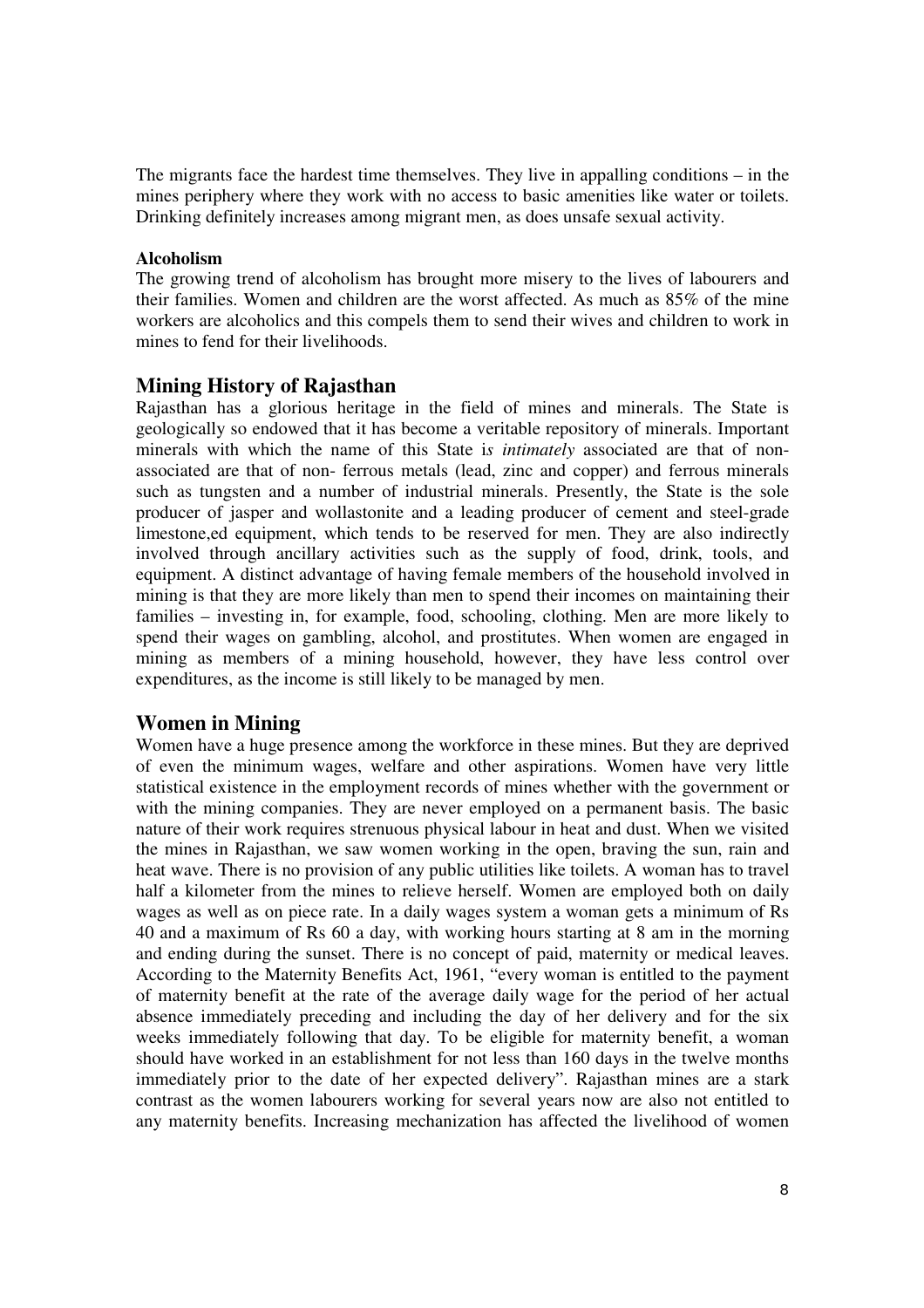since most of the work done by them like loading of waste rocks and clearing of place in mines is being increasingly taken over by machines. The women are losing their jobs at an alarming rate in the Rajasthan mines. This is leading to drastic economic and mental pressure on the women because they need to earn for their households. Maintaining a family is also a very difficult work for the females in the mining area. During off days female travels at least 6 to 7 km to get the firewood from the forest. Most of the families entirely depend on firewood for cooking, while some families used dried cow dung as a fuel.

#### *Child Labour*

Child labour, in mining as in other forms of work, is rooted in poverty. Children work in the mines to help their parents, and to supplement the family income in order to buy basic goods such as clothing and food. Since much of the work is physically hard, they may not be fully involved at first. Typically children increase the scope of their activities, as they grow older. Working long hours under arduous conditions is difficult enough for adults. It takes an even more serious toll on the soft bones and growing bodies of children. Young children are also especially vulnerable to physical and chemical hazards. In Rajasthan, for example, children as young as eight are exposed to the sand dust while working in stone mines. Beyond this they also suffer psychological and social disadvantages and may sacrifice future prospects. In Rajasthan alone close to five-lakh child labour work in small and artisan mines. Most child mineworkers do not go to school, while some do so erratically – hampering their education and ultimately reinforcing the cycle of poverty. Parents are unaware of the immediate risks and long-term disadvantages of their children employed in mines, more so because they are preoccupied with day-to-day survival means

#### *Profile of child labourers*

Most children working as labourers belong to the age group of 10-16 years.

More than 60% of child labour force is working as bonded labourers.

A high percentage of these children come from scheduled castes and scheduled tribes.

Children start with getting involved in activities like taking care of the instruments used in mining, assisting their parents, fetching water, tea.etc

85% of children are not school going but the rest too can be seen working in mines in holidays.

The wages of child labours varies from Rs.15 to Rs.40 per day.

A wide range of reasons explains the constant growth of child labour in Rajasthan mines,

1. The low wages of parents (Rs 40 to 50 per day) is one of the main reasons of increasing child labour.

2. Alcoholism in male adults pushes children to supplement their father's earning.

3. Lack of schooling facilities for the migrant workers. Since migrant workers live in proximity to mines, which are 4-5 km away from the main village, young children of the migrant labourers cannot avail schooling facilities.

4. More than 90% of mine workers are frequent migrants from various states and districts, which make it difficult for children to get enrolled in one particular school.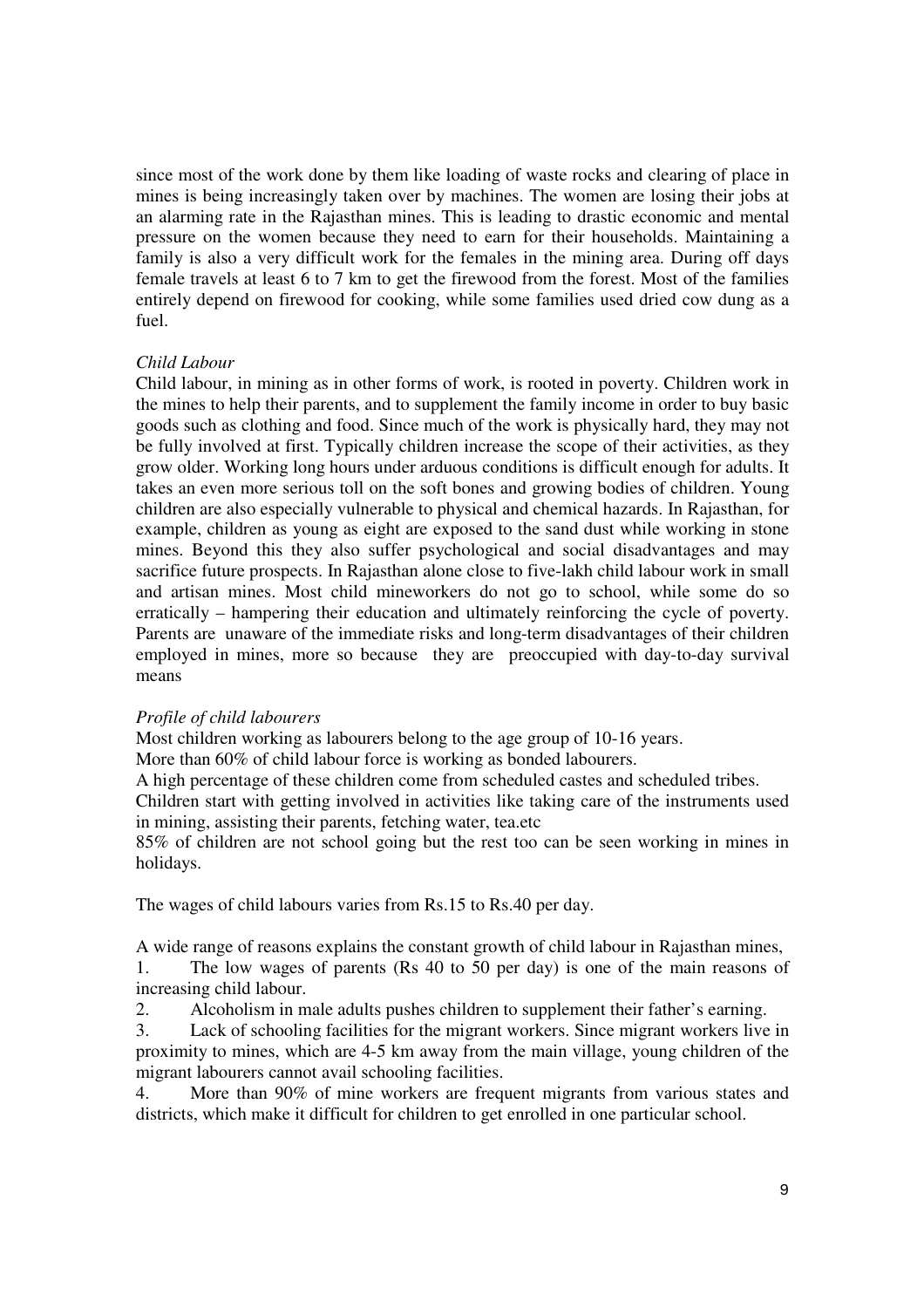5. Most of the children are born and brought up around mining sites. Children growing in the surrounding environs get habituated while playing or helping their parents in rocks. Their psychology gets so moulded that they tend to develop a natural disinterest in studies even when they are offered an opportunity.

6. Bonded labour practice remains one of the prime causes of child labour in Rajasthan. Since the labourers are not entitled to any medical facility or compensation they depend upon contractors and mine owners to borrow money in case of any ailment. At times when the money exceeds beyond the repaying capacity of labourers, the parent labourers tend to induct their children into work in order to supplement the income of the family. In case of a death of a labourer who has borrowed money for medication, the entire burden of debt falls upon their children.

# **Bonded Labour**

The Government of India recognizes bonded labour system as a gross infringement of the fundamental human rights and is committed to its total eradication in the shortest possible time. India has ratified ILO Convention No.29 (Forced Labour Convention 1930) on 30th November 1954. Following the ratification, the Bonded Labour System (Abolition) Act, 1976, was passed by the Parliament. It freed unilaterally all the bonded labourers with simultaneous liquidation of their debts. The state governments are implementing the Act. Though not much information is available on the extent of bonded labour system in mines, it can be assumed that the practice is still prevalent.

# **Rajasthan: Bonded for life**

Mines of Rajasthan denote one of the places where bonded labour system is still prevalent. Despite of stringent laws in place in India, implementation is lax. However, there is no accurate statistical picture of the bonded labour system. Following are some of the instances, which allow persistence of the bonded labour system.

During the rainy season (July to September) there is no mining activity in the area and hence no employment. Labourers are forced to take advance of Rs. 10,000 to Rs. 15,000 to meet their needs and requirements. According to contract, the borrowed amount has to be returned to the owner with due interest in a certain period of time. Since there are no fixed interest rates, the borrower is forced to pay whatever the lender asks to pay. Illiteracy plays a major role as the borrower seldom cross checks or asks for the accounts from the lender. This makes it difficult for the labourer, to repay all debts before next monsoon. Gradually, the cycle of debt begins rolling turning him/her into a bonded labourer to a particular mine owner or contractor for no less than 5-10 years. This is a common practice in Rajasthan and surrounding areas.

The money disbursed to these labourers during accidents or deaths are also treated as debt and many times the children of a borrower are forced to succumb to the bonded labour system.

There is another crude form of recruitment mechanism that leads to bonded labour. Agents in the villages of Madhya Pradesh, Uttar Pradesh, Orissa and Bihar bring villagers for excursions to Rajasthan. The agent sponsors the trip spending all the money required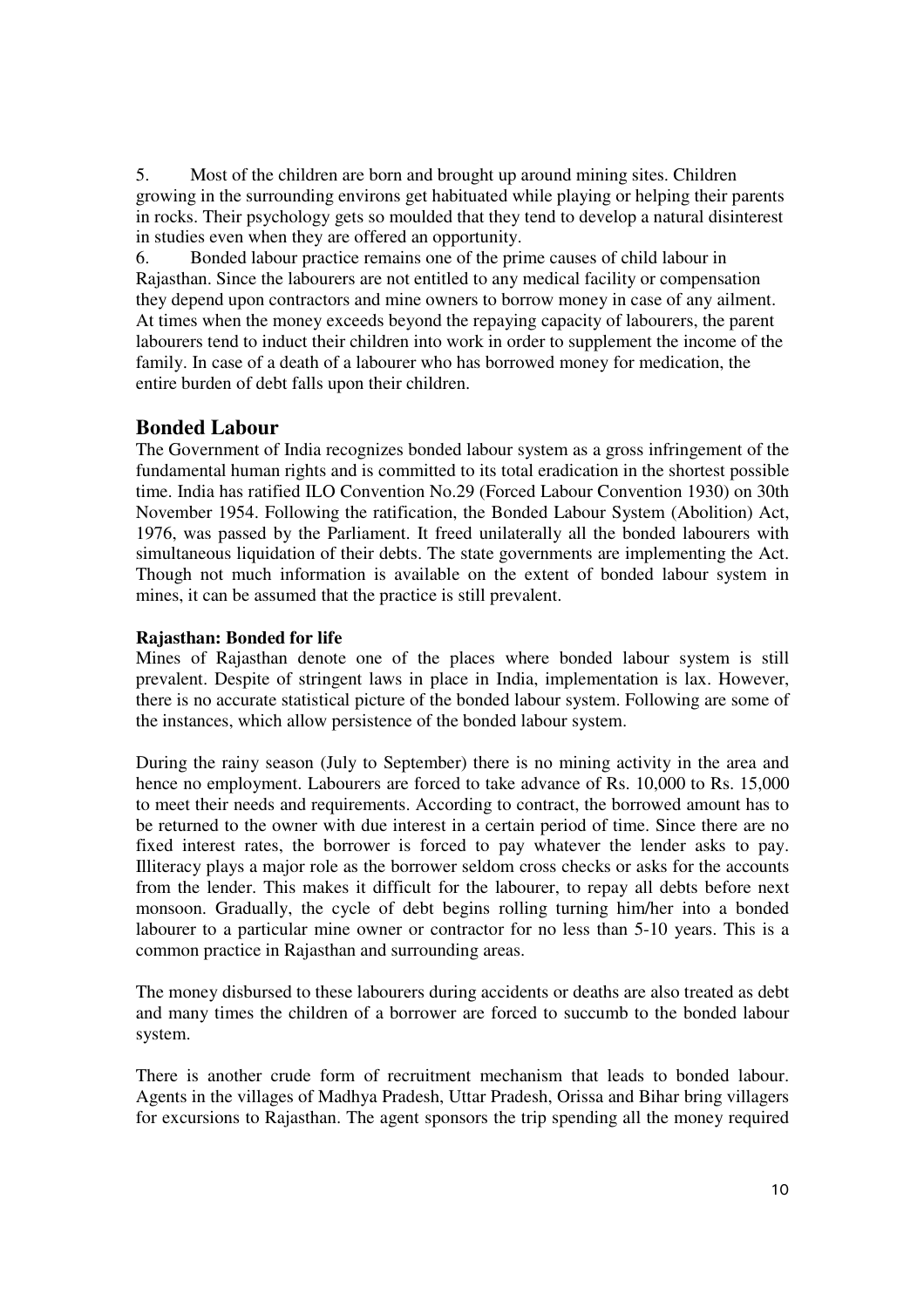for the trip. This includes their travel, food, accommodation, and sight seeing etc. Once the trip is over, the ignorant villagers are told to return huge amounts of money spent on them. Their inability to return the amount forces these people to work as bonder labourers in Bundi and Kota.

TVs, DVDs and other luxury items supplied by the contractor or mine owners sometimes induce labourers and their families. The cost price of these items is then deducted from the wages of these labourers at an inflated rate. One can see most of the latest electronic gadgets in houses of these labourers.

Alcoholism is another way of retaining bonded labour in Rajasthan mines. Illicit liquor is made and supplied to labourers at subsidizeded rate i.e. Rs10 per 180 ml.

# Labour Exploitation

Under the Constitution of India, labour is on the Concurrent List. This means that both the Central and State governments can enact legislation in the benefit of the workers. The Mines Act, 1952, regulates safety, health and welfare of workers in mines. Employment in mines, trade union rights and liabilities, dispute resolution, contract labour are also regulated under different Acts and Rules. Despite all these safeguards, labourers are one of the most-exploited segments of the mining industry in Rajasthan and in other areas. Labourers are exploited in a number of ways

Mines in Rajasthan employ about 27 lakh labourers from the state and surrounding areas. Due to increasing mechanization of mining, livelihood of most of these workers stands threatened now. Insecurity makes the labourers obey the harshest of order of their master. Since the working force has increased (number of labourers), daily wages of labourers has decreased.

Established dominance of mine owners and landlords, most of who are from the upper castes and are politically powerful, remains unchallenged. Most of the mine owners were elected to the village panchayat in February 2005. This new position has given them the authority to exploit human and natural resource

There are two classes in Rajasthan mining area - haves and have-nots. Haves are the landowners who own mining companies. This comprises of predominately uppercast people and have-nots are mining labourers consisting of ST, SC and Backward class people.

Women and children are important contributors to mining in Rajasthan. Women perform unskilled' work but difficult tasks while children are primarily engaged in cobbles and slab making. An independent estimate suggests that out of 27 lakh mineworkers, roughly 500000 are children.

No records are maintained for labourers, making it difficult for them to avail or claim compensation or any other benefits accrued on the mining company or from government.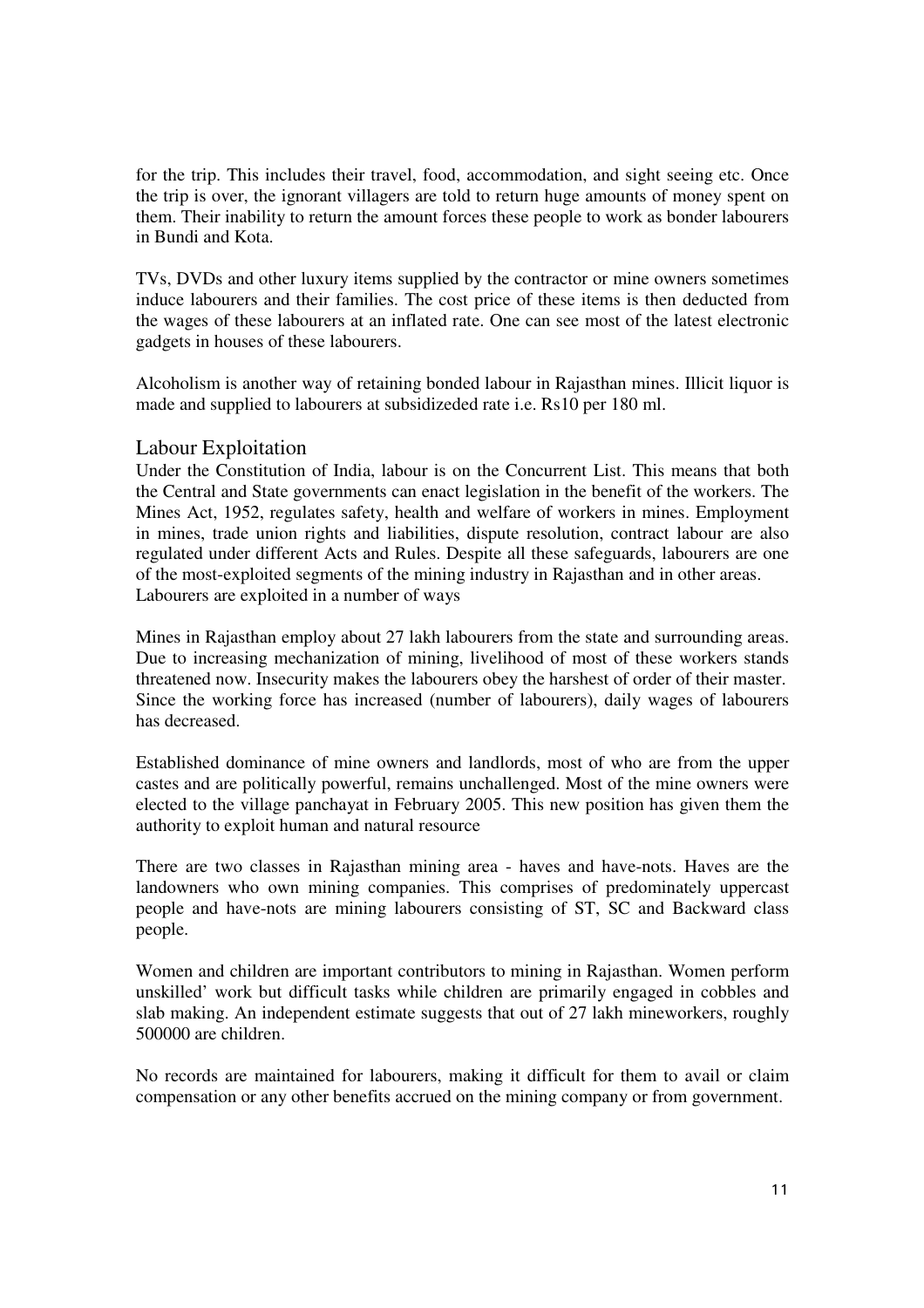Workers never work directly under the mines owner, perhaps they work for and are paid by the contractor, who is considered the second master of workers. No safety gadgets (Helmet, safety jackets, masks etc.) are provided to workers either by the owners or by the contractors. Workers are entitled to daily wages only. They cannot claim any medical expenses, insurance cover, earned holidays or any other compensation at the event of accident or death. Non availability of any means of entertainment, promotes alcoholism among male workers

Poor wage pattern in Rajasthan

In Rajasthan, wage patterns differ for different mines. The average wages are as follows: -

A male worker is paid anywhere between Rs. 60 to Rs. 100.

A female worker gets Rs 40 to Rs 60 for working 12 hours as a loader in the mines.

A child labour gets Rs. 20 To Rs. 40 for 10 to 12 hour job

A supervisor gets a monthly salary of Rs 4,000 to Rs 6,000 depending upon his experience and closeness to the mine owner.

Truck and tractor drivers get Rs 2,500 to Rs 4,000 per month.

Most of the mechanical jobs are on contractual basis and therefore it is difficult to estimate the average wages of these people. But, it is clear that their wages are certainly higher than the mine labourers. Salary is settled from between the 5th and the 7th of the month. In some mines, salary disbursement practice is different so that workers draw small amounts every week and balance is settled at the end of the month. This also enables mine owners to exploit illiterate mineworkers. The illiterate mineworkers often believe the calculation of the contractor or the mine owner and never dares to cross check the amount.

# **Workers organisation - Trade Union**

The poor working conditions have persisted because of a complete absence of collective bargaining by the workers. Sporadic attempts at union formation, which have been made in nearly all major mining areas, have so far not been successful due to the unorganised nature of production, low awareness levels amongst the workforce and the feudal relations still existing in some pockets. Mine Labour and Protection Camping (MLPC) is one of the pioneer organisation, which is dedicated to work in the mining issue for past 10 years. The absence of workers organisation-trade union is attributed to:

Almost 85% of the labourers are migrants, who constantly keep moving resulting which a permanent union cannot be formed. Since the labour force belongs to different regions and culture, they tend to live in their respective cultural clusters curtailing any communications among themselves. The low wages of these labourers casts a negative impact on the morale of these workers making them feel insecure and spineless.

Confusing contract system makes labourers clueless about the authority to report to. Bonded labour is another main reason for unorganised labour force.

Health and safety issues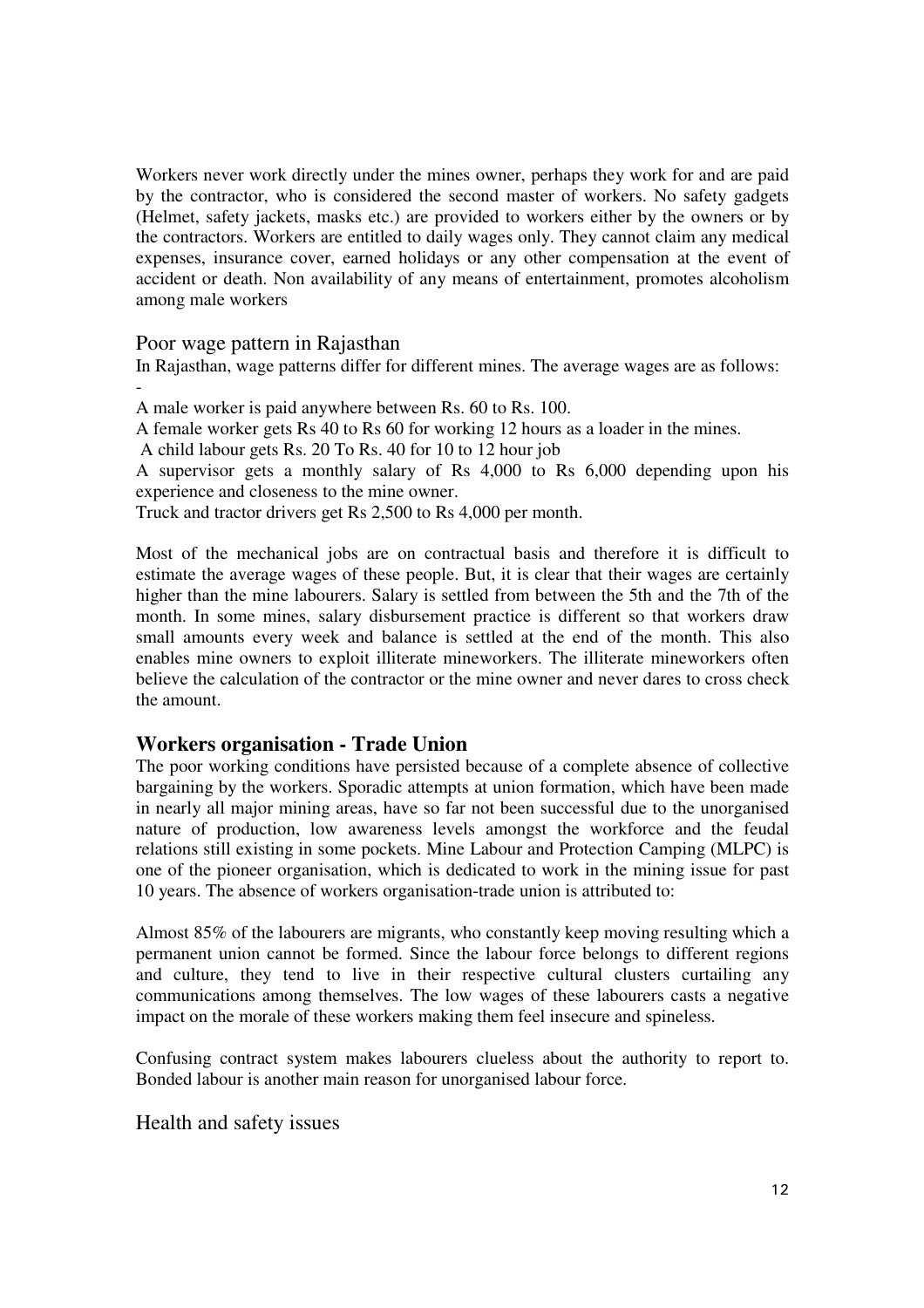Most of the mining operations are being conducted unscientifically, which affect the environment as well as puts the lives of the labourers in danger. If we look at the average of last five years, every year more than 200 labourers are killed in various mines and many accidents have taken place. Some of the labourers become permanently handicapped. But till today not even one percent of the dead or injured have been given adequate compensation. The families of the dead are made quiet by offering a paltry sum because they are poor, powerless and unorganised. In all such cases the mine owners is at fault because they make labourers work in an unscientific and uncontrolled environment in order to earn larger profit in less time.

#### **Health standards**

While death is sudden in accidents, it can be slow and painful for workers afflicted by occupational diseases. Silicosis, tuberculosis and bronchitis due to inhalation of dust are common among mineworkers. Mechanization generates dust and finer particles, which remain suspended in the air for longer periods and are inhaled by the miners. The absence of safety equipment also increases the vulnerability of the workers.

#### **Silicosis the killer disease**

Workers in mines and quarries belong to the high-risk group. They inhale minute dust particles (varying in sizes from 0.1 micron to 150 microns). The average life of a mineworker is estimated to be between 40 to 50 years. Inhalation and deposition of silica particles in the lungs result in silicosis, which leads to pulmonary fibrosis and premature death (Health for the Millions, Volume 25, No.4.). Mine owners are insensitive to the situation and not keen on providing safety equipment to the workers. Lack of awareness and poor nutritional status worsen the situation. This problem is serious in Rajasthan because there are very few hospitals or healthcare centres near the mining areas (12247 medical institution for the populace of 565 lakh). In the absence of qualified doctors, the people including the mineworkers have to rely on unqualified local doctors for treatment. Mine owners or the contractors are not responsible for any treatment or healthcare facility either for minor or major accidents. Labourers pay for their own medical expenses. Workers are not paid for the days they are absent from work due to accidents or sickness. The vulnerability of mineworkers, reflected in the accident rate, is compounded by the fact that the mine owners do not adhere to the Workmen's Compensation Act.

#### **Malaria**

Malaria is a problem of serious concern in the state. In Rajasthan the disease is, to a large extent, a man made problem. It is believed to be related to the water storage habits of the people. Another reason is the water collection in craters created in the mining areas. Water collection in both these situations encourages the breeding of malaria mosquitoes. And the problem is magnified due to delay in seeking medical help. In addition to the above mentioned factors, several other reasons reel behind the slow progress in achieving control over malaria, some of them being:

- Poor compliance to complete course of drugs
- Emergence of multi-drug resistant strains of the disease
- Discontinuation and repeated resumption of treatment for short periods,
- Malnutrition, and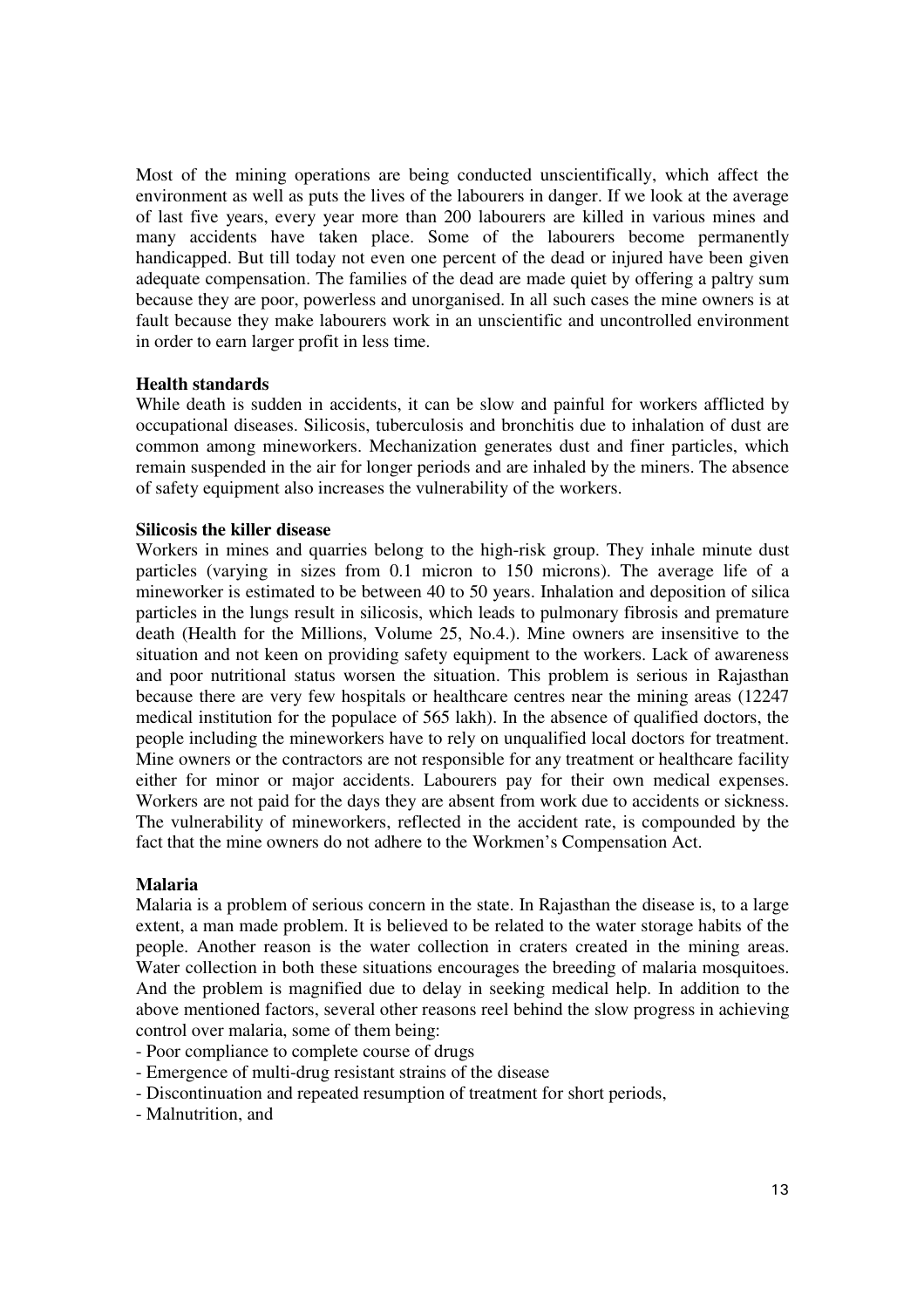- Socio economic factors like unawareness, poverty, overcrowding, poor housing..

# Living conditions of mineworkers

The villages around mining areas supply about 10 percent of workers in quarrying, especially the contractors and those doing better-paid tasks. These are traditional, well established villages with a school and a health clinic and a large proportion of schoolgoing children. The rest of the workers are migrants who have set up their own 'colonies' around the mines. Some of these colonies have been around for as many as 20 years and have the semblance of normal villages with the difference that the residents come from all over India. Many of them go back to their native villages during the monsoon season when there is no work available in the mines. The lowest paid workers, and their families, live on-site in makeshift 'shelters' consisting of nothing more than four five-foot high walls made with piled up bits of waste stones.

# Case study

# **Sandstone mines of Jodhpur district**

Jodhpur's sandstone is famous for its durability. Its heat, cold and water resistance qualities besides its strength and beauty are well known. It is probably because of these qualities that the inhabitants of this region started using sandstone in construction of building. Large number of monuments, places and buildings were constructed using Jodhpur's sandstone. In New Delhi the Central Secretariat, Viceroy's House, Parliament House, etc. were constructed from Jodhpur's chitae stone. The 'Chitter' and 'Ghatu' stone are the two popular and commonly mined sandstone in this region.

Total revenue from sandstone during 2002-2003 was Rs. 103941.10 and total production was 1629.17 tones. Sales of sandstone during 2002-2003 were Rs. 4362.16.

## Sandstone Mining Belt

In Setarava village of Shergad Tehsil in Jodhpur district, there is a mining belt known as "Thumbali" or "Cholpaul". In that area there are 60 mines. These mines started in 1966 and work on quarry license. 50 owners own these 60 mines. Each mine is allotted with an area of 100 x 50 ft.

In Lavaran village of Shergad Tehsil in Jodhpur district, there is a mine named 'Kumbrali'. This mine started in 1989. This mine is operating illegally and has applied for lease.

In Deda village of Shergad Tehsil in Jodhpur district, there are other mines also. Numbers of these mines are 25 and work on quarry license. These mines started in 1985.

## **Age wise distribution of mine workers**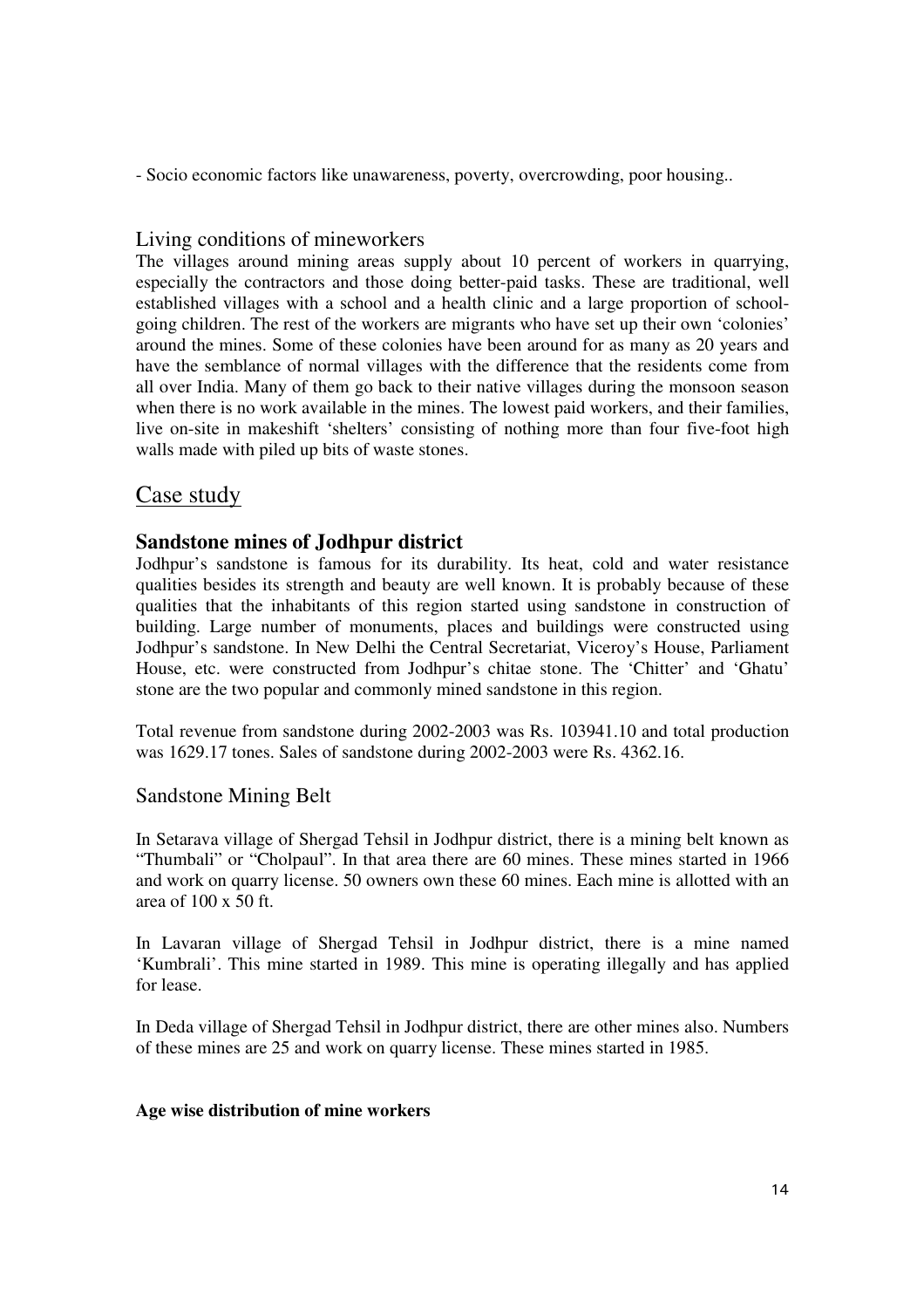Workers interviewed were grouped into four categories. This categorization was done to analyse the presence of child labour, their age and period of work. Majority of workers i.e. 80% of 50 workers were in the age group of 16 to 40 years, which is the most productive period of their lives.

The number was much less in the age group of 40 to 50 years. It seems that after 40, the capacity to do hard physical work goes down. In this sample I found 5-child labourers below the age of 15 years (Table 1). The general practice in this occupation appears to be that the young boys join mines as helpers to remove scrap and rubble and gradually learn the art of making holes and braking slabs, lifting, etc. Women working in these mines are 10.

#### **Table 1: Age wise distribution of workers**

| Age       | No. of workers |
|-----------|----------------|
| $0-15$    | 5              |
| $16 - 25$ | 10             |
| 26-40     | 25             |
| $41 - 50$ | 8              |
| Above 50  | 2              |
|           |                |

#### **Composition of work force**

The workers, who can break big slabs from rocks or those who can run the pneumatic drill, are considered as skilled labourers. Those who can run the drill but cannot break slabs are considered semi-skilled and those engaged in removing hard soil, scrub, rubble, etc. are considered unskilled. In this sample of 50 workers, thre are 22 skilled, 18 semi skilled and 10 unskilled workers. There are no organized training practices for labourers to be categorised as skilled, rather it is only through the practice and learning that workers acquire their due status.

#### **Table 2: Composition of work force**

| Particulars  | No. of workers |
|--------------|----------------|
| Skilled      | 22             |
| Semi-skilled | 18             |
| Unskilled    | 10             |
|              | 50             |

#### **Residence of workers and distance from mines**

25 workers of our sample belong to village situated in close proximity to mines and 5 workers live in the slums made by the leaseholders on the working field. Workers pay rent to leaseholders. 20 workers come from different villages, which are 100 to 150 km far from their field. These workers come by bus and pay their bus fair daily. Those who live near the mines walk down to mines.. In some mines there are no proper roads leading to them, as a result workers face difficulties in reaching their respective work place.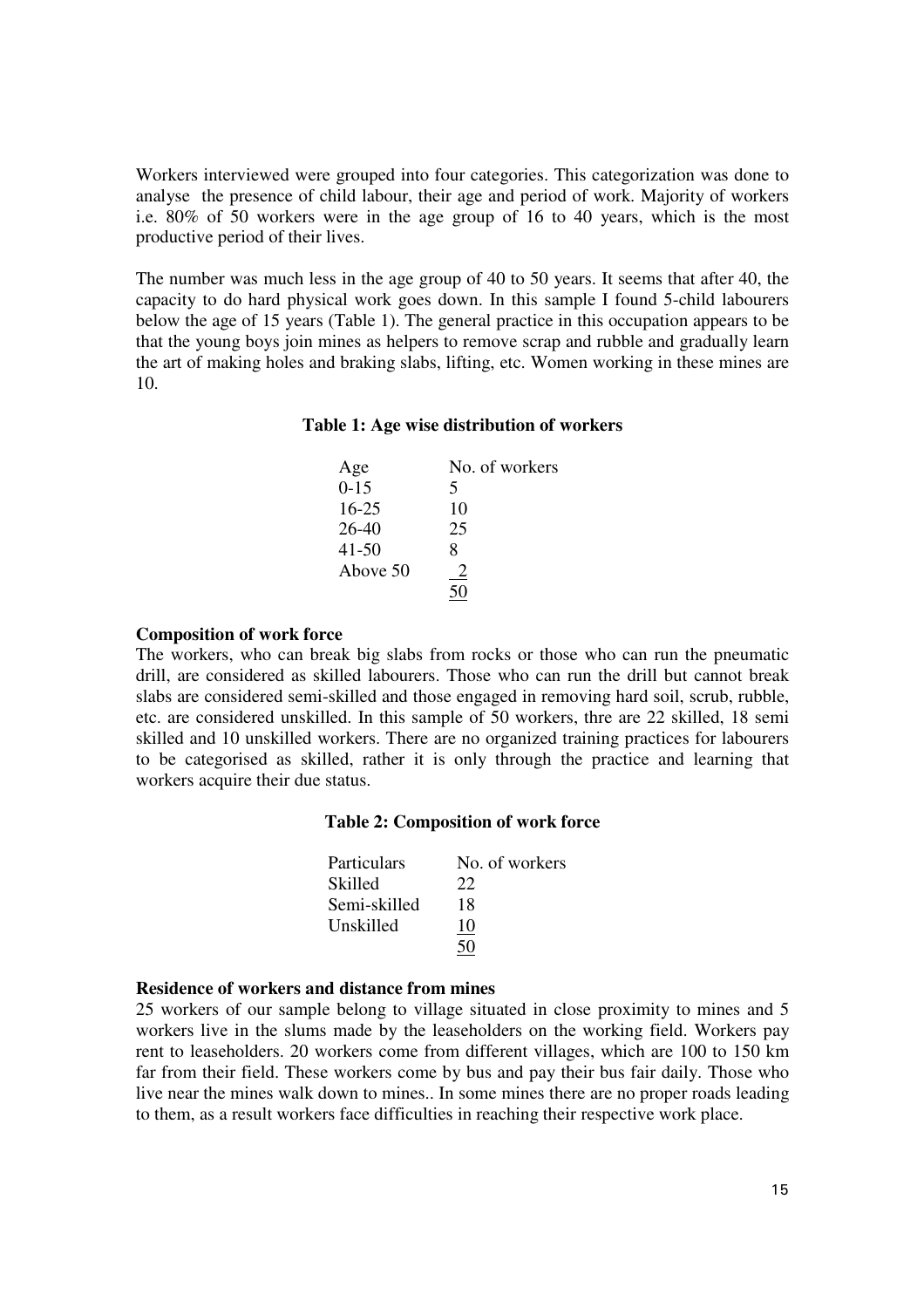#### Wages

Some workers get their wages daily and some draw it on monthly basis. Workers drawing monthly salaries are better paid than the ones working on daily basis. Men labour get Rs. 60-70 per day or 1560-1820 monthly, women labour gets 30-35 per day or 780-910 monthly and child labour gets 20-25 per day or 520-650 monthly.

#### **Table 3: Wages of workers**

| Labourers | Per day $(Rs.)$ | Monthly $(Rs.)$ |
|-----------|-----------------|-----------------|
| Men       | 60-70           | 1560-1820       |
| Women     | 30-35           | 780-910         |
| Children  | $20 - 25$       | 520-650         |

#### **Reasons for working in mines**

Out of 50 workers interviewed 42 workers said that since they do not have any other choice or alternative employment in their villages they have to work in mines while the other 8 workers work due to poor financial condition. Workers reported that they do not have shade to rest and not even a first aid box in case of injury. Almost all workers said that basic amenity like drinking water is not provided by the mine owners. Workers informed that there is no system of holiday or weekly off. They further said that if they fail to come to mines their wages get deducted.

#### **Compensation**

Workers said that according to their knowledge, not a single legal case of compensation or for providing any other facility for which they are entitled have ever been made or filed in any of the courts. Despite of the fact that many workers get seriously injured while at work that no compensation is provided to them either...

#### **Health and accidents**

In this sample survey, 38 workers complained for respiratory problems. Some of them were either under treatment for tuberculosis or were suffering from perennial cough syndrome. Accidents are frequent as most of the work is done manually with the help of heavy hammers, chisel and other primitive tools.

Many times, heavy slabs, stone, etc. fall on workers resulting into serious injuries. During recovery period, workers don't get wages. Workers have to bear for their cost of treatment themselves.

# **Soapstone in Udaipur**

Udaipur, the seat of erstwhile Mewar state has been known for its mineral wealth for the last few centuries. The area is endowed with numerous multimetal belts and equal significance can be placed for some of the non-metallic minerals like rock phosphate, soapstone, limestone, etc.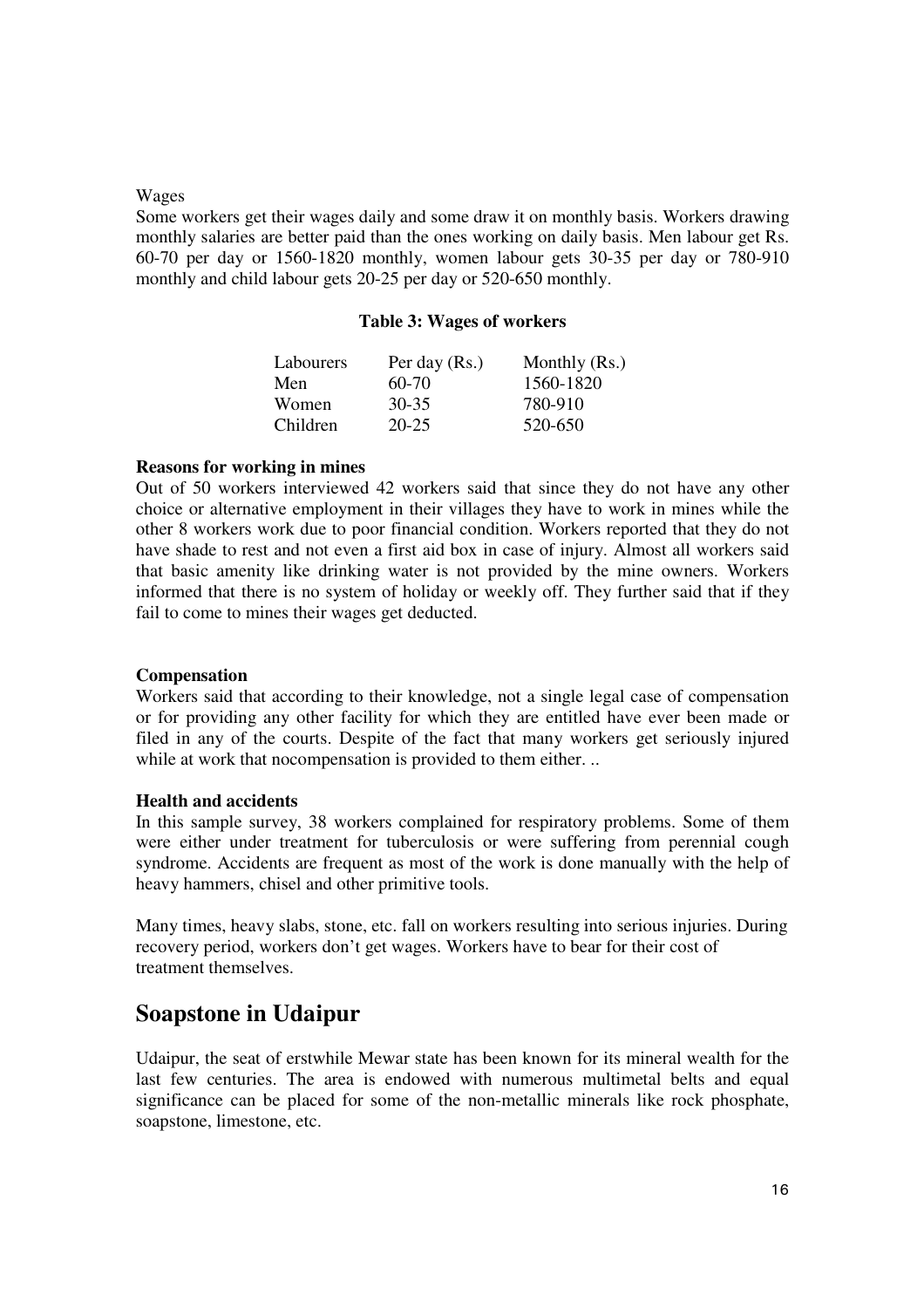Soapstone is a massive silicate. Steativle (some times termed lava tale) is a compact, massive talcose rock with no visible grains. The inferior and hard variety of soapstone is called postone.

Udaipur district produces 229675 tones of soapstone. Total soapstone mines are 144 and area covered by these mines is 6319.897 hectares

# **Kaloda Mines**

Kaloda is 40 km away from Udaipur. Kaloda comes under the Ghirwa Panchayat Samiti. There are 5 mines of soapstone of which one mine has been surveyed. Features of surveyed soapstone mine

| No checkups and no   |
|----------------------|
| compensation given   |
|                      |
|                      |
|                      |
| There is no sign of  |
| new plantations near |
|                      |
|                      |